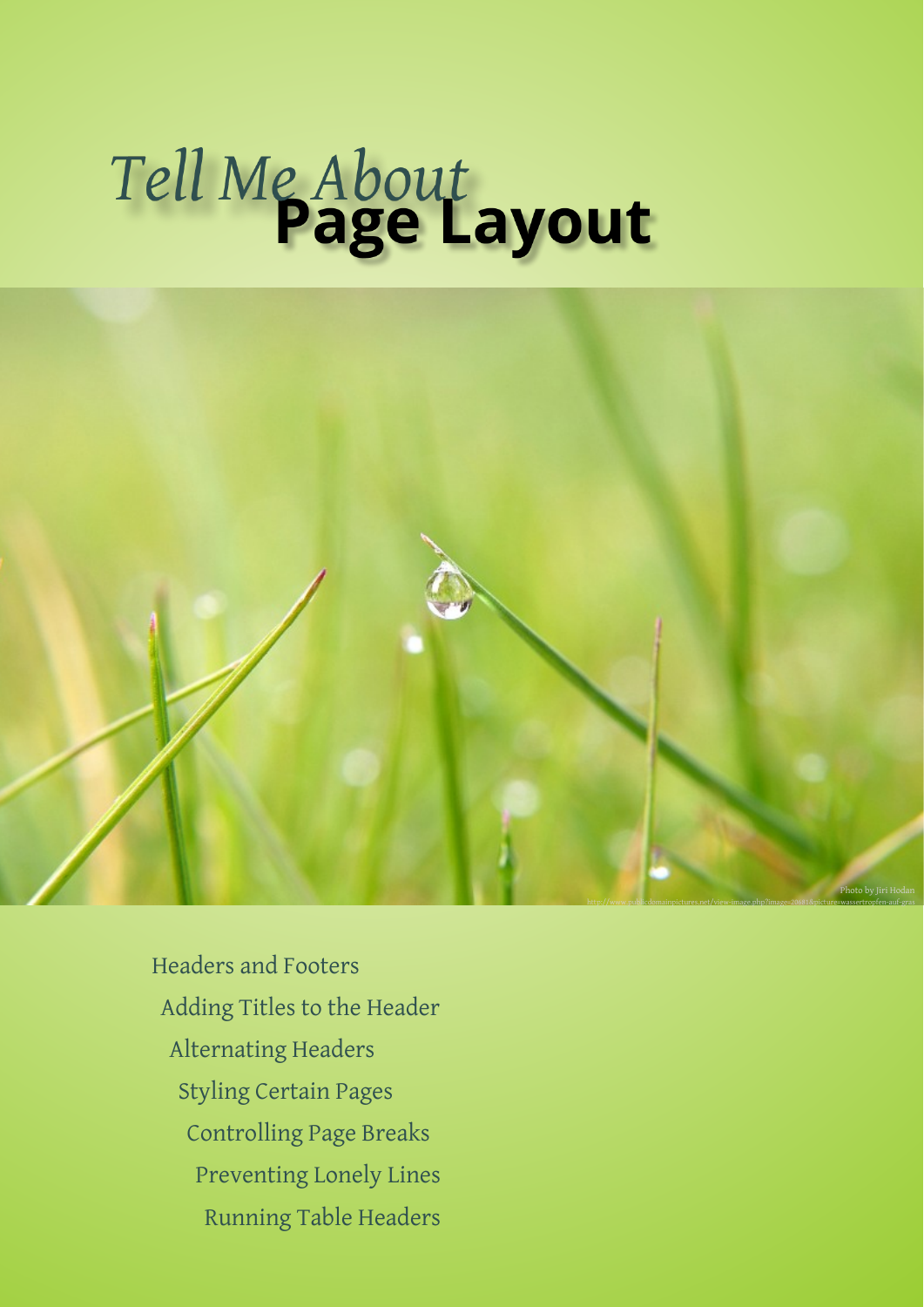

# **A** *Styling the Page*

# <span id="page-1-0"></span>**A.1 Headers and Footers**

The most important part of styling the pages of a document - apart from the actual size of the pages - are headers and footers. Here we expect to find at least page numbers.

But before numbering our pages let's have a quick look on how to create just a simple text that can be found on top of every page of our document.

To set a header, use the following CSS:

```
@page {
 @top-right {
 content: "My first Header";
    }
}
```
And here is how you set a footer:

```
@page {
    @bottom-right {
        content: "My first Footer";
     }
}
```
That wasn't very difficult, right? By using the *@page* selector, we can apply styles to pages rather than elements. Let's take a closer look at pages now.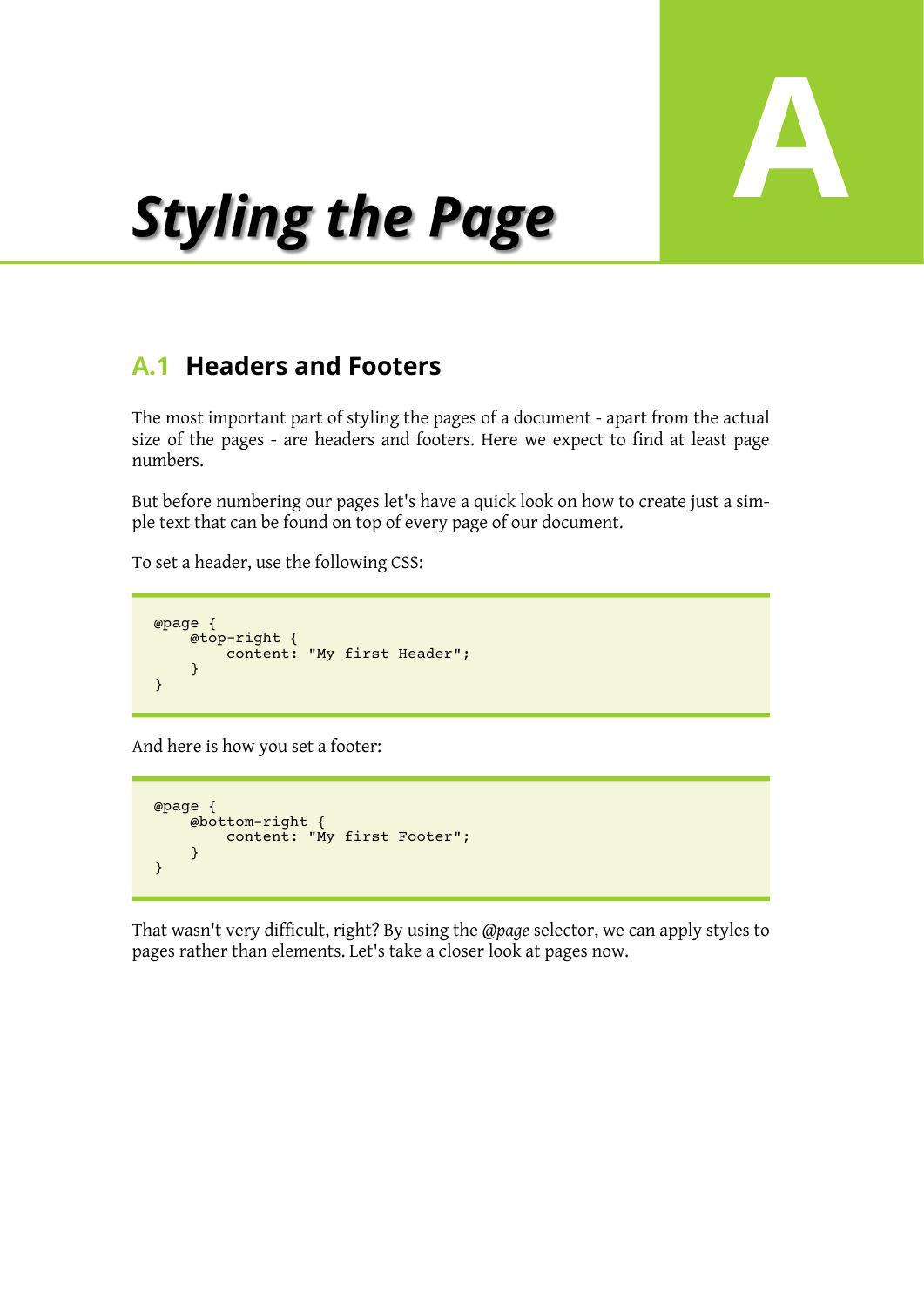The CSS above creates a text in the top right corner of every page in our document. The text can be styled with further CSS properties, for example *font-size* or *color*.

Creating a page footer works just the same way but with the keyword "*bottom*" instead of top.

We can also use other CSS properties to style the page margin box in this case the header - and give it a more appealing look. For example, we can use *border-bottom* to draw a line between content and header. This is also done in this document to create the thick green line.

The most common use case of headers and footers is page numbering. In order to display the page numbers we use **counters**.

First, we have to tell our counter what to count. Since we just want to count pages we can use the predefined counter "page".



**Fig. A.1** The areas at the edges of the page are called page margin boxes. You can find more information on them in the manual.

| Page Sample - Styling the Page |
|--------------------------------|
|--------------------------------|

**Fig. A.2** Page numbers are created with counters.

Now that our counter has a name and knows what to count, we can access it in the header:

```
@page {
 @top-right: {
 content: "My first Header - Page " counter(page);
 }
}
```
The keyword *counter* signals that this "text" is to be replaced with the current value of the counter named in the brackets.

Would you like to know more about the capabilities of counters? Maybe how to use them in headings? You can find more information in the PDFreactor manual.

## <span id="page-2-0"></span>**A.2 Adding Titles to the Header**

Dynamic headers will always look better than static ones. In the previous chapter we saw that the content of headers can be replaced with the current value of variables. This does not only work with numbers but also with text (aka strings).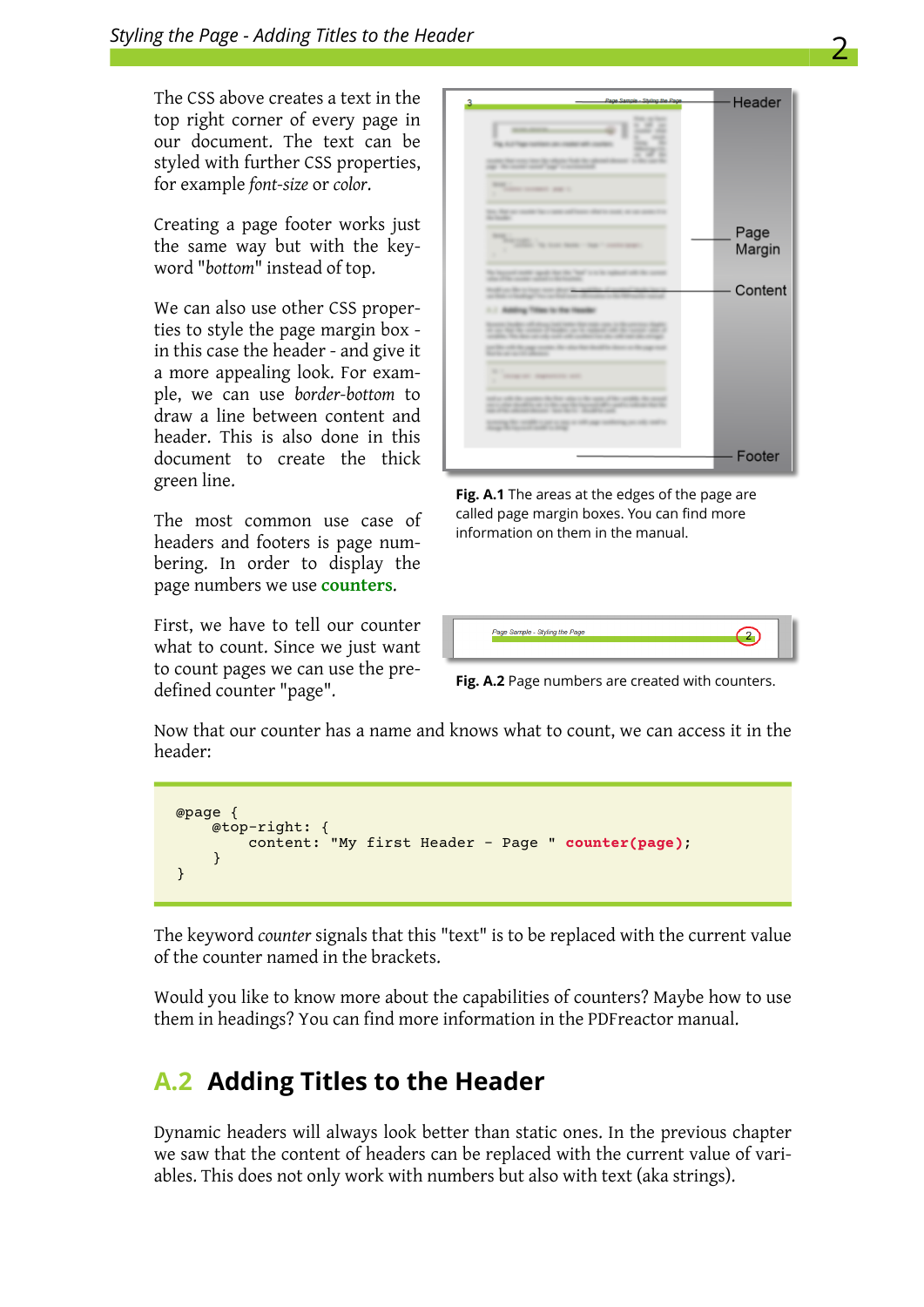Just like with the page counter, the value that should be shown on the page must first be set via CSS selectors:

```
h1 {
     string-set: chaptertitle self;
}
```
And as with the counters the first value is the name of the variable, the second one is what should be set. In this case the keyword *self* is used to indicate that the text of the selected element - here the h1 - should be used.

Accessing this variable is just as easy as with page numbering you only need to change the keyword *counter* to *string*:

```
@page {
     @top-left: {
        content: "Chapter " string(chaptertitle);
     }
}
```
With this CSS rule, we now have a short text and the title of the last heading at the top left corner of each page.

# <span id="page-3-0"></span>**A.3 Alternating Headers**

If you want to print and bind a document with headers and footers you often need different headers for even and odd pages, as the page number should always be on the outer edge of the pages.

Basically, you need to define two different headers for these cases. One for all pages on the right side and one for all pages on the left side of the book. Luckily there is a CSS selector for this:



**Fig. A.3** Layout features of a book

```
@page:right {
    @top-left: {
        content: "Chapter " string(chaptertitle);
 }
 @top-right: {
 content: "Page " counter(page);
    }
}
```
The so called **pseudo selector** ":right" limits the rules that follow to pages on the right. Of course the same can be done with ":left" for the pages on the other side.

3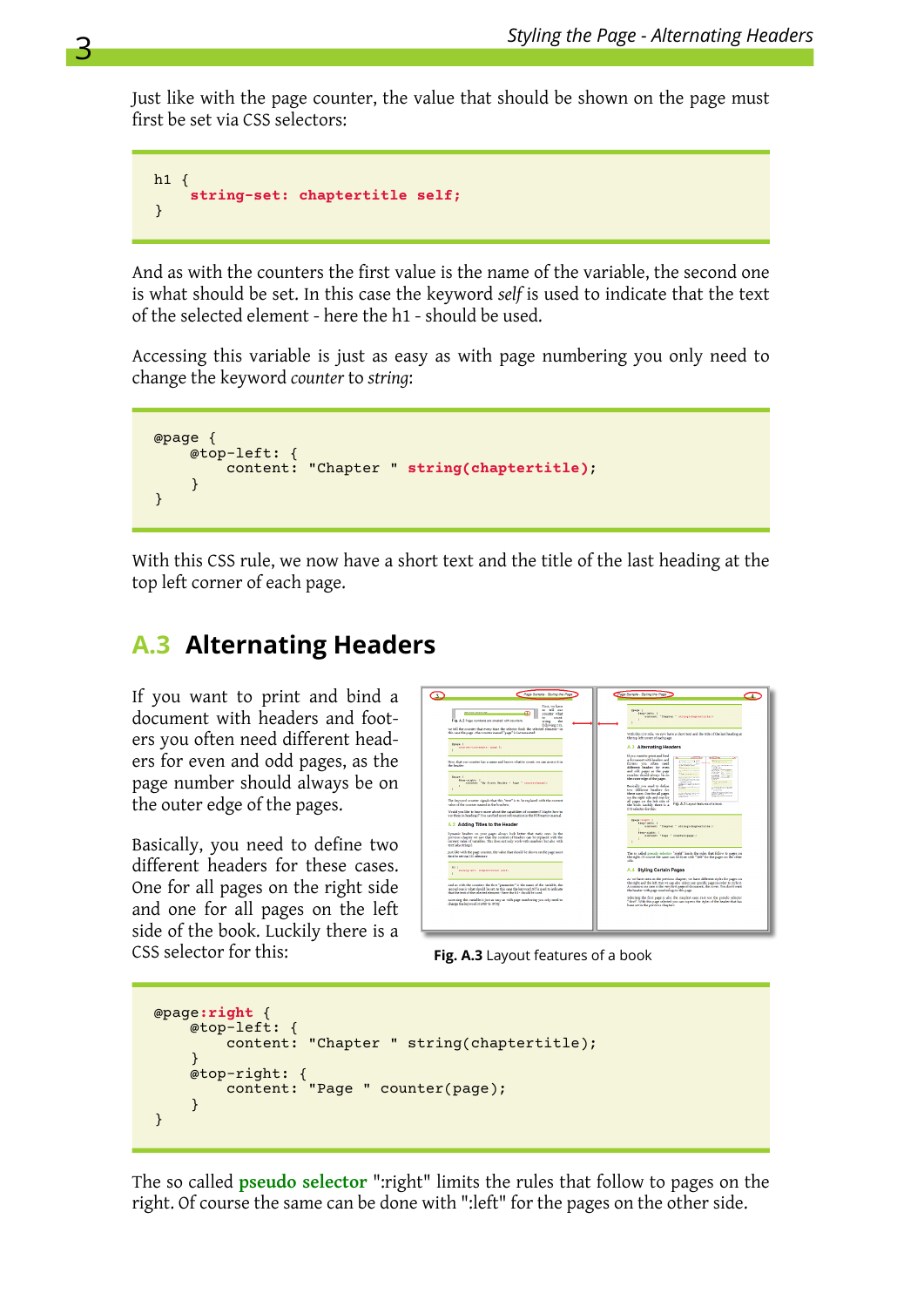## <span id="page-4-0"></span>**A.4 Styling Certain Pages**

As we have seen in the previous chapter, we have different styles for pages on the right and the left. But we can also select one specific page in order to style it. A common use case is the very first page of document, the cover. You don't want the header with page numbering on this page.

Selecting the first page is also the simplest case. Just use the pseudo selector ":first". With this page selected you can suppress the styles of the header that has been set in the previous chapters:

```
@page:first {
    @top-left: {
        content: none;
    }
 @top-right: {
content: none;
    }
}
```
In addition to the first page you can also style the last page of the document. A common use case for this is if you want to add a disclaimer to the end of the document. The disclaimer would replace the normal footer while also being much bigger. To select the last page use the selector ":-ro-last".

```
@page:-ro-last {
    margin-bottom: 6cm;
 @bottom-left {
 content: "This is the disclaimer text.";
    }
}
```
But what if you want to select a certain page somewhere in the middle of your document? For this case you have two options: You can select the  $\mathbf{n}^{\text{th}}$  **page** (e.g. the second page) or you can use **named pages**. You can give the page a name and then select it via CSS.

Selecting a certain page number is quite straight forward using the ":-ro-nth" selector with the page number:

```
page:-ro-nth(2) {
    size: A4 landscape;
}
```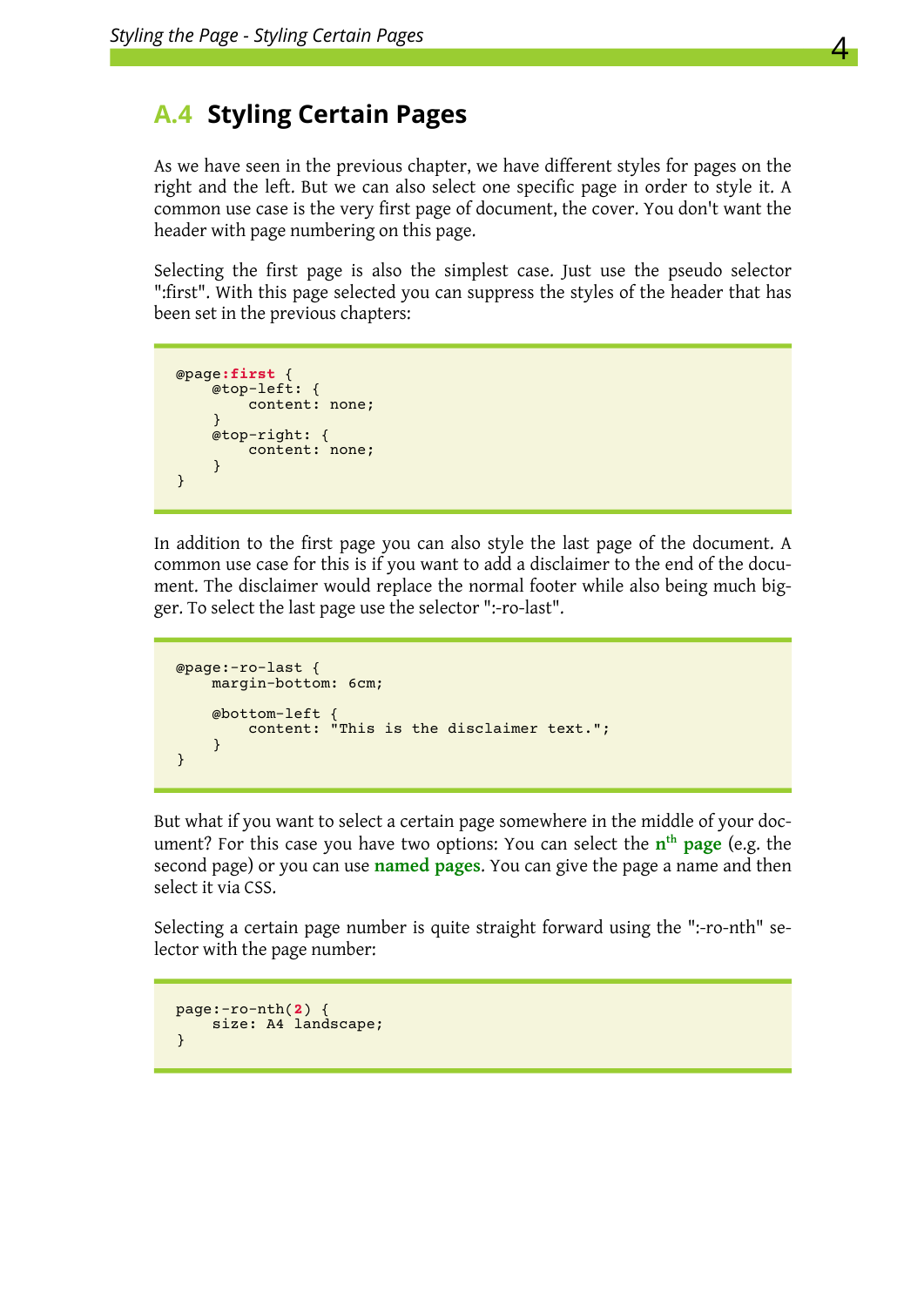Naming a page is done by its content. The naming element causes a page break and gives its page the defined name:

```
table.wide {
    page: landscape;
}
```
5

In this case "landscape" is the name the page with this table is going to have.

```
@page landscape {
   size: A4 landscape;
}
```
What we have now is that all tables of the class "wide" are now on pages that have been rotated by 90 degrees so that our wide table has much more room to the sides.

Another common use case are special page styles for the beginning of chapters. Maybe you do not want to display headers and footers on such pages or you want different margins. In this case, you can use **page groups**. To define page groups, surround each chapter with a container element and place these containers on named pages. Each container represents a page group and you can select an arbitrary page of each group using the ":-ro-nth(n of chapter)" selector.

The following example removes the header on the first page of each chapter:

```
section {
    page: chapter;
}
@page:-ro-nth(1 of chapter) {
     @top-left {
         content: none;
     }
}
```
**Important:** For page groups to work, the container elements for each chapter must be separated by a forced page break.

The following table gives you an overview over some selectors and their use cases.

#### **NOTE:**

You can find more information on how to select page margin boxes in the PDFreactor manual.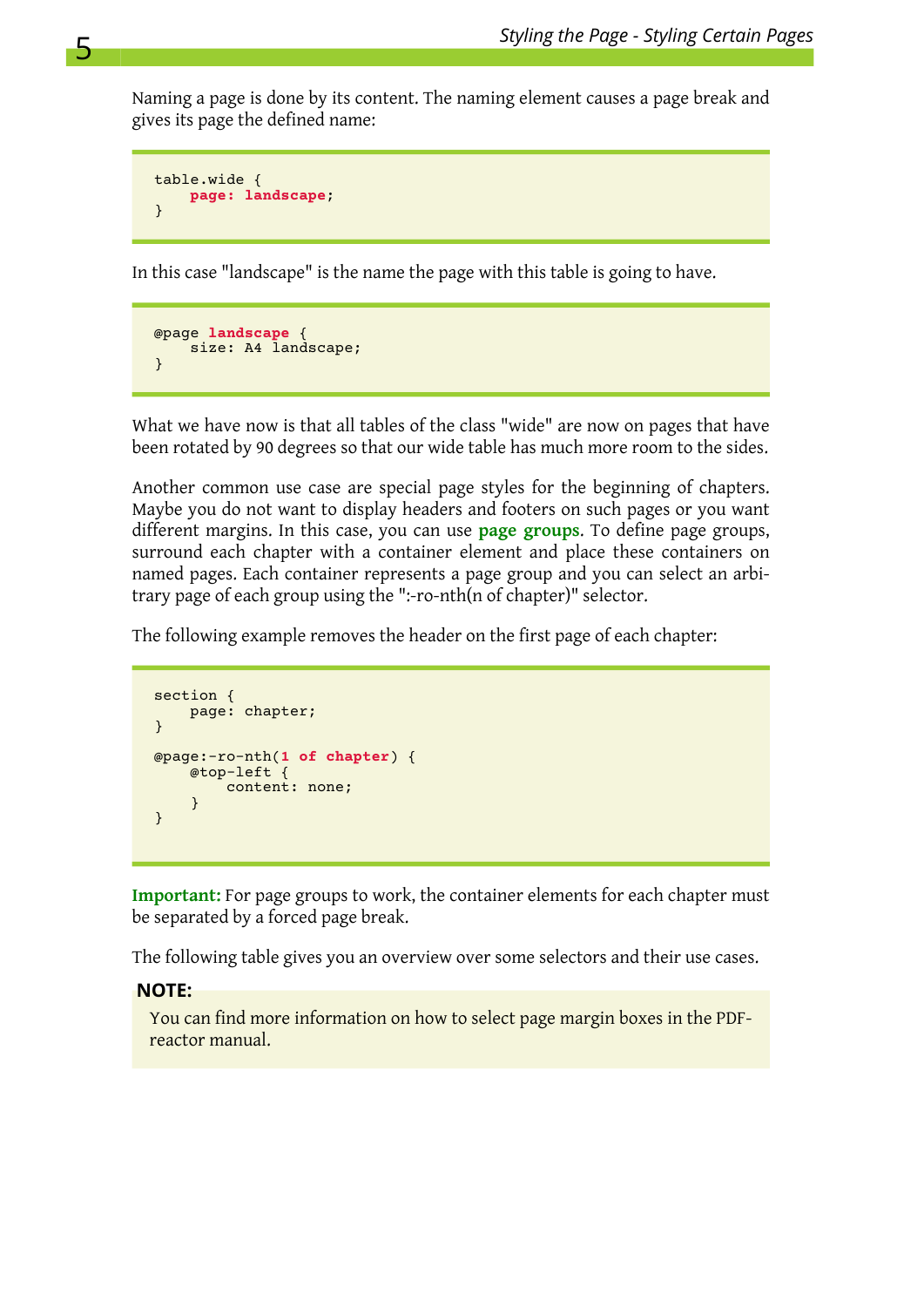| Selectors for pages and page margin boxes |  |
|-------------------------------------------|--|
|-------------------------------------------|--|

| <b>Selector</b>                                                                          | <b>What is Selected</b>                                                    | <b>Common Use Cases</b>                                                                                                                             |
|------------------------------------------------------------------------------------------|----------------------------------------------------------------------------|-----------------------------------------------------------------------------------------------------------------------------------------------------|
| @page                                                                                    | All pages of the document (not their<br>content)                           | Setting the page size, setting up a page counter, setting styles like a border on<br>the top.                                                       |
| The very first page of the document<br>@page:first<br>background-color                   |                                                                            | Disabling styles for the cover page, setting specific styles for the first page, e.g.                                                               |
| @page:-ro-last                                                                           | The very last page of the document                                         | Adding a disclaimer to the end of the document                                                                                                      |
| @page:right/:left                                                                        | Selecting all pages on the right/left                                      | Swapping the side of the page numbering depending on the page (for printing<br>and binding books)                                                   |
| $@page: -ro-nth(n)$                                                                      | The n <sup>th</sup> page of the document                                   | Applying special styles to arbitrary pages, e.g. for a preface in a book.                                                                           |
| @page name                                                                               | Select all pages containing elements<br>with the CSS property "page: name" | Rotating a certain page to landscape so a wide table or image may fit,<br>suppressing page header and styling a certain page with background-images |
| @page:-ro-nth(n of name)                                                                 | Select the $nth$ page of each page group<br>with the given name.           | Applying special styles to repeating structires, e.g. the first page of each<br>chapter in a book.                                                  |
| $\Theta$ $\Theta$ $\Theta$<br>@top-left/<br>@top-center/<br>@top-right                   | Select the margin box on the top left/<br>center/right of the page         | Styling the box, adding content like page numbering                                                                                                 |
| $\Theta$ $\Theta$ $\Theta$ $\Theta$<br>$Q$ right-top/<br>@right-middle/<br>@right-bottom | Select the margin boxes on the right of<br>the page                        | Styling the header on a landscape page (e.g. using a border. Note that text can<br>not be rotated alone)                                            |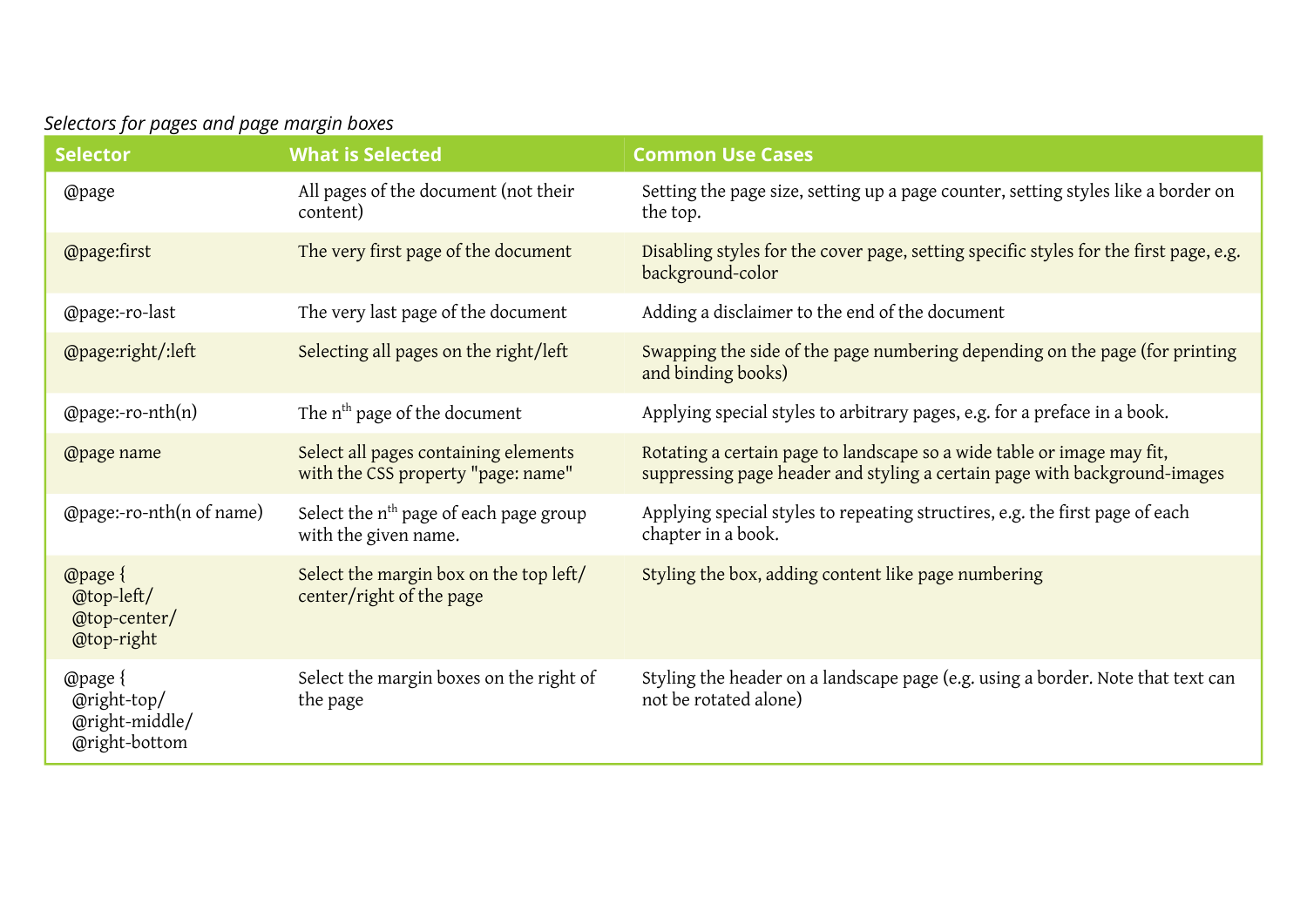# **B**

# *Page Breaks*

# <span id="page-7-0"></span>**B.1 Controlling Page Breaks**

You may have noticed, that on the previous page the table stood alone although there was more than enough space for more content. However, using CSS a page break was enforced.

Enforcing a page break is done with the CSS properties *break-before* and *break-after*. In this document for example every chapter begins on its own page.

h1 { **break-before: page**; }

On the other hand there are cases where you don't want a page break to occur, for example inside a table or code box. In these cases the property *break-inside* is used.

All these properties can be set to *page*, *avoid-page* and *auto*, the default value. For more information on page breaks, check out the PDFreactor manual.

| Aenean vitae tristique amet.¶ |
|-------------------------------|
| ſ                             |
| ſ                             |
| ¶                             |
| ¶                             |
|                               |
|                               |
|                               |
| <sub>r</sub> Heading¶         |

**Fig. B.1** That's not how it is done.

### **NOTE:**

By default images are not split across pages. This can be changed via the proprietary CSS property -ro-object-slice.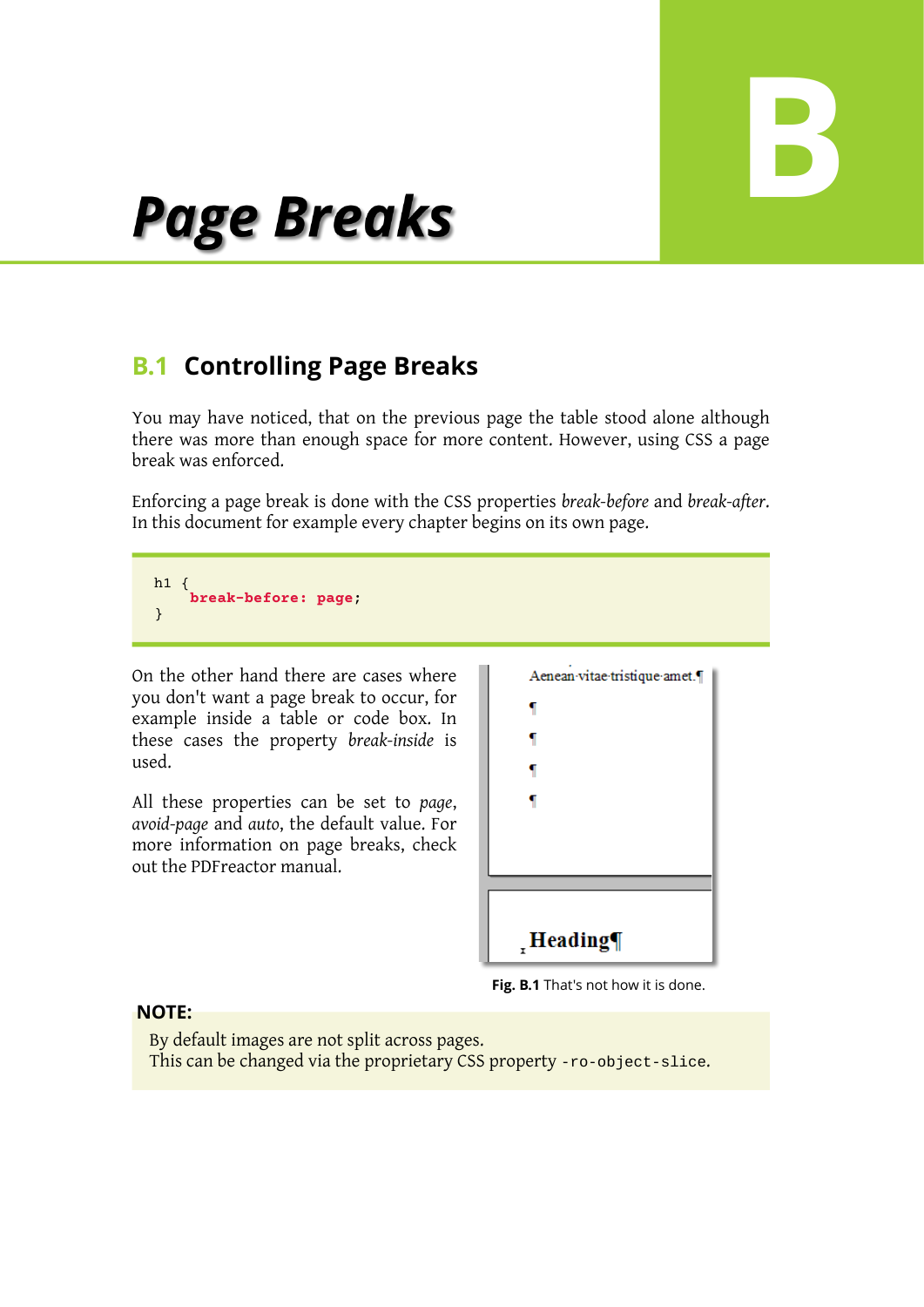| <b>Property</b>          | <b>What it does</b>                                                                             | <b>Use Cases</b>                                                                   |
|--------------------------|-------------------------------------------------------------------------------------------------|------------------------------------------------------------------------------------|
| break-before:page        | The element is<br>always on a new<br>page                                                       | Title of new chapter,<br>element on landscape<br>page, big elements e.g.<br>images |
| break-before: avoid-page | The element is not<br>on the top of a new<br>page (if avoidable)                                | Table with a short<br>description right above<br>it                                |
| break-after:page         | The following<br>element is always<br>on a new page                                             | element (e.g. big table)<br>on landscape page                                      |
| break-after: avoid-page  | If a page break<br>would occur after<br>this element, it is<br>put on the next<br>page instead. | Two elements<br>belonging together like<br>a image and a<br>description.           |
| break-inside: avoid-page | If a page break<br>would occur inside<br>this element, put it<br>on the next page<br>instead.   | table that should not<br>have a page break, a<br>code box, table cells             |

## <span id="page-8-0"></span>**B.2 Preventing Lonely Lines**

There can be situations where the line of a paragraph does not fit on a page anymore and it is moved onto the next page - all alone. Poor little line. Fortunately this can be prevented.

If a lonely line is on the next page it is called a widow. If all other lines are on the next page, the line that has been left behind is referred to as an orphan.

| mus nune. Metus suscipit tempus cu nonummy Nune enim et Nulla vitae consectetuer.<br>Suscipit cursus ipsum nibh enim ridiculus.                                                           |
|-------------------------------------------------------------------------------------------------------------------------------------------------------------------------------------------|
| Lorem ipsum dolor sit amet consectetuer ipsum tristique pretium Cras ac. Leo a Duis                                                                                                       |
|                                                                                                                                                                                           |
|                                                                                                                                                                                           |
|                                                                                                                                                                                           |
| consectetuer mus pellentesque elit elit commodo nunc nunc. Curabitur est nec Integer non ac-<br>gravida Integer cuismod Sed ac. A sit suscipit pede quis Nullam venenatis fermentum justo |

Setting the minimum number of lines that may be alone on a page

**Fig. B.2** The single line is an orphan.

is done with CSS. The following CSS shows the default settings of PDFreactor for orphans and widows:

```
p {
     orphans: 2;
     widows: 2;
}
```